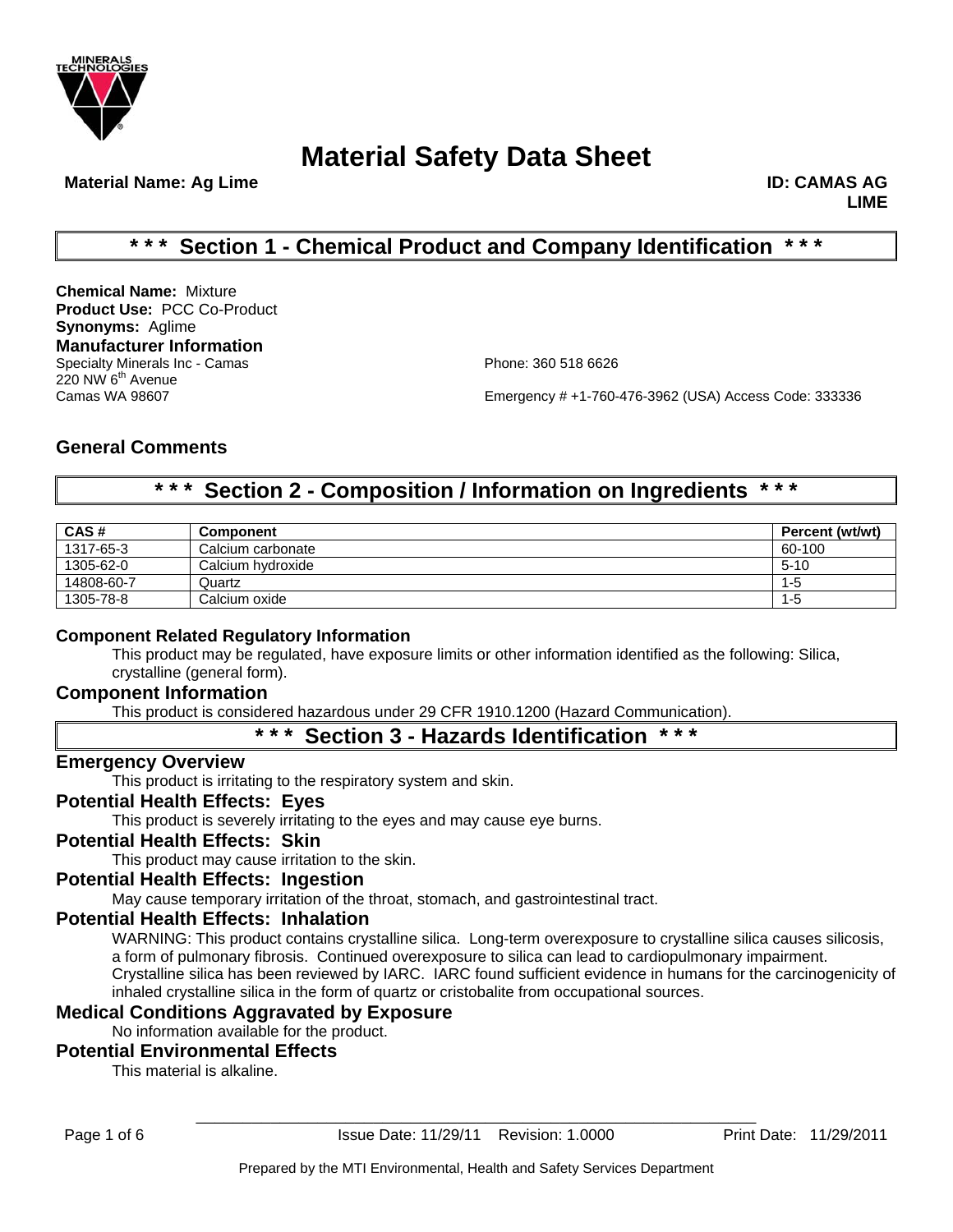**Material Name: Ag Lime ID: CAMAS AG 2018 10: CAMAS AG 2018 10: CAMAS AG 2018 10: CAMAS AG 2018 10: CAMAS AG** 

**HMIS Ratings: Health:** 1\* **Fire:** 0 **Reactivity:** 0 **Pers. Prot.:** F

Hazard Scale:  $0 =$  Minimal  $1 =$  Slight  $2 =$  Moderate  $3 =$  Serious  $4 =$  Severe  $* =$  Chronic hazard

# **\* \* \* Section 4 - First Aid Measures \* \* \***

## **First Aid: Eyes**

In case of contact with eyes, rinse immediately with plenty of water and seek medical advice.

### **First Aid: Skin**

For skin contact, wash immediately with soap and water.

### **First Aid: Ingestion**

If the material is swallowed, get immediate medical attention or advice -- Do not induce vomiting.

### **First Aid: Inhalation**

If inhaled, immediately remove the affected person to fresh air.

### **First Aid: Notes to Physician**

Provide general supportive measures and treat symptomatically.

# **\* \* \* Section 5 - Fire Fighting Measures \* \* \***

### **General Fire Hazards**

This material will not burn.

### **Hazardous Combustion Products**

None identified.

## **Extinguishing Media**

Use methods for the surrounding fire.

### **Fire Fighting Equipment/Instructions**

None necessary.

### **NFPA Ratings: Health:** 1 **Fire:** 0 **Reactivity:** 0

Hazard Scale:  $0 =$  Minimal  $1 =$  Slight  $2 =$  Moderate  $3 =$  Serious  $4 =$  Severe

# **\* \* \* Section 6 - Accidental Release Measures \* \* \***

### **Containment Procedures**

Contain the discharged material.

### **Clean-Up Procedures**

Wear appropriate protective equipment and clothing during clean-up.

### **Evacuation Procedures**

None necessary.

### **Special Procedures**

No additional information available.

# **\* \* \* Section 7 - Handling and Storage \* \* \***

### **Handling Procedures**

Avoid contact with skin and eyes.

## **Storage Procedures**

Room temperature - normal conditions.

# **\* \* \* Section 8 - Exposure Controls / Personal Protection \* \* \***

### **Exposure Guidelines**

### **A: General Product Information**

Protect from eye and skin contact.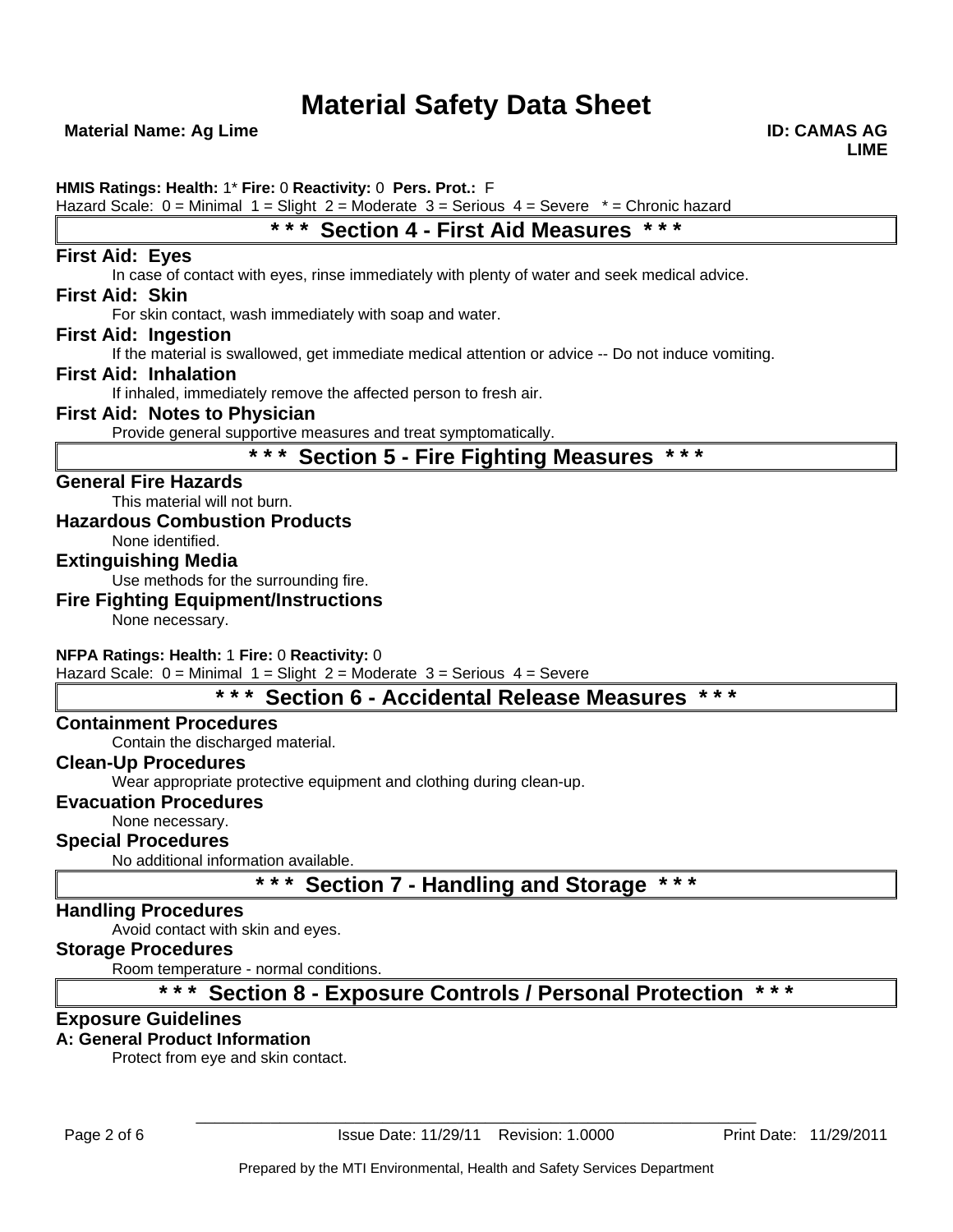### **Material Name: Ag Lime ID: CAMAS AG 2018 10: CAMAS AG 2018 10: CAMAS AG 2018 10: CAMAS AG 2018 10: CAMAS AG**

**LIME**

### **B: Component Exposure Limits**

#### **Calcium carbonate (1317-65-3)**

OSHA: 15 mg/m3 TWA (total dust); 5 mg/m3 TWA (respirable fraction) NIOSH: 10 mg/m3 TWA (total dust); 5 mg/m3 TWA (respirable dust)

#### **Calcium hydroxide (1305-62-0)**

ACGIH: 5 mg/m3 TWA OSHA: 5 mg/m3 TWA (not in effect as a result of reconsideration)

NIOSH: 5 mg/m3 TWA

#### **Calcium oxide (1305-78-8)**

ACGIH: 2 mg/m3 TWA OSHA: 5 mg/m3 TWA (not in effect as a result of reconsideration) NIOSH: 2 mg/m3 TWA

#### **Quartz (14808-60-7)**

ACGIH: 0.025 mg/m3 TWA (respirable fraction) OSHA: 0.1 mg/m3 TWA (respirable dust) NIOSH: 0.05 mg/m3 TWA (respirable dust)

### **Engineering Controls**

Provide adequate local exhaust ventilation to maintain worker exposure below exposure limits.

### **PERSONAL PROTECTIVE EQUIPMENT**

### **Personal Protective Equipment: Eyes/Face**

Wear dust goggles.

#### **Personal Protective Equipment: Skin**

Use of protective coveralls and long sleeves is recommended. Use impervious gloves.

#### **Personal Protective Equipment: Respiratory**

Wear a NIOSH approved filtering facepiece (dust mask).

### **Personal Protective Equipment: General**

Eye wash fountain and emergency showers are recommended.

# **\* \* \* Section 9 - Physical & Chemical Properties \* \* \***

| <b>Appearance:</b> Gray powder<br><b>Physical State: Solid</b>                                        | Odor:                                                                                                | None<br>$pH: 12.4-12.7$ (USEPA Method<br>9045C) |
|-------------------------------------------------------------------------------------------------------|------------------------------------------------------------------------------------------------------|-------------------------------------------------|
| Vapor Pressure: Minimal<br><b>Boiling Point:</b> Unknown<br><b>Solubility (H2O):</b> Slightly Soluble | <b>Vapor Density: N/A</b><br><b>Melting Point: N/A</b><br><b>Specific Gravity:</b> 2.7 (dry product) |                                                 |

# **\* \* \* Section 10 - Stability & Reactivity \* \* \***

### **Chemical Stability**

Stable under normal conditions.

## **Chemical Stability: Conditions to Avoid**

None.

**Incompatibility**

None identified.

# **Hazardous Decomposition**

None identified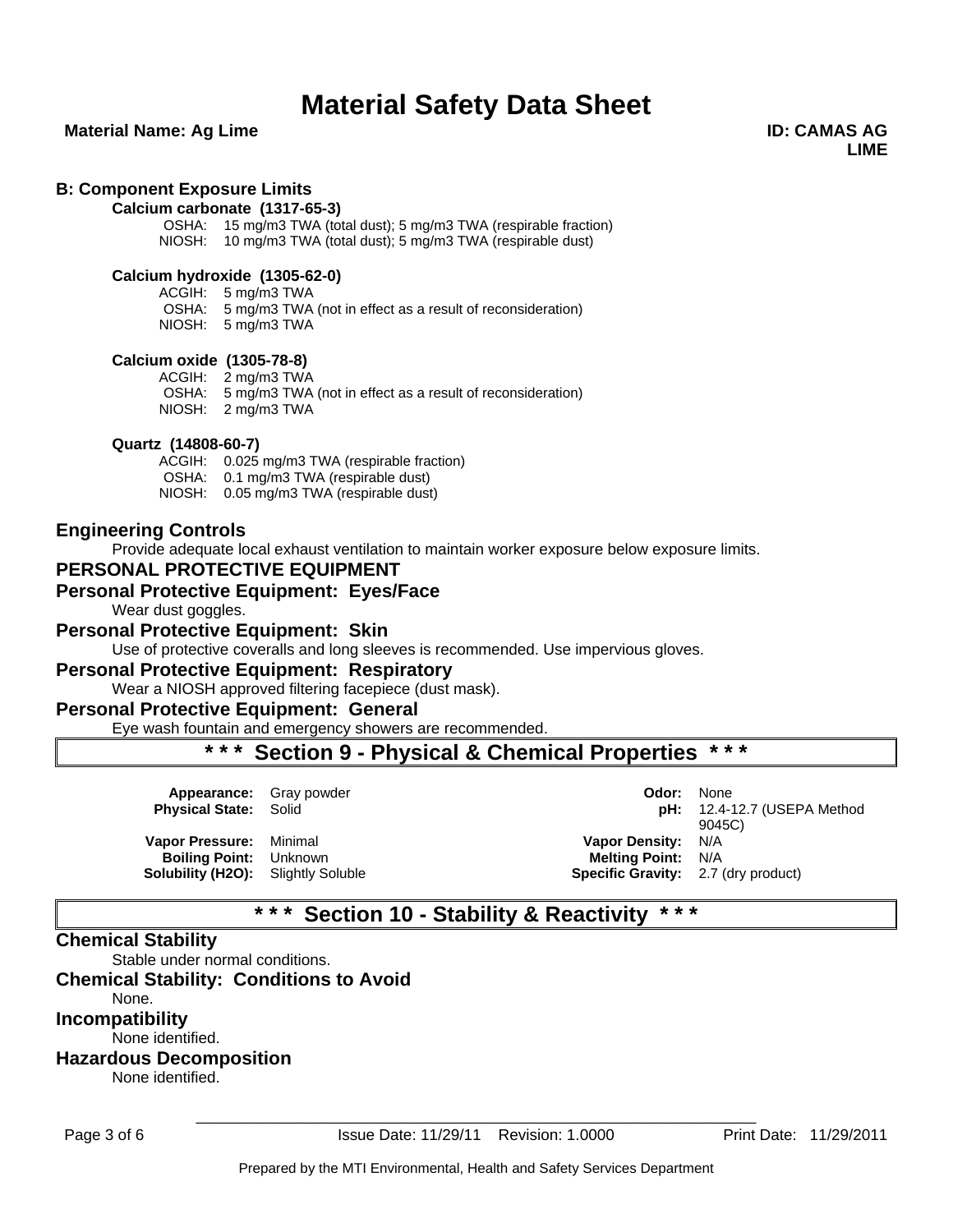**Material Name: Ag Lime ID: CAMAS AG 2018 10: CAMAS AG 2018 10: CAMAS AG 2018 10: CAMAS AG 2018 10: CAMAS AG** 

**LIME**

### **Hazardous Polymerization**

Will not occur.

# **\* \* \* Section 11 - Toxicological Information \* \* \***

#### **Acute and Chronic Toxicity A: General Product Information**

No information available for the product.

**B: Component Analysis - LD50/LC50 Calcium hydroxide (1305-62-0)** Oral LD50 Rat 7340 mg/kg

> **Calcium oxide (1305-78-8)** Oral LD50 Rat 500 mg/kg

**Quartz (14808-60-7)**

Oral LD50 Rat 500 mg/kg

## **Carcinogenicity**

### **A: General Product Information**

No carcinogenicity data available for this product.

#### **B: Component Carcinogenicity**

### **Quartz (14808-60-7)**

- ACGIH: A2 Suspected Human Carcinogen
- NIOSH: potential occupational carcinogen<br>NTP: Known Human Carcinogen (Selec
	- Known Human Carcinogen (Select Carcinogen)
	- IARC: Monograph 100C [in preparation] (listed under Crystalline silica inhaled in the form of quartz or cristobalite from occupational sources); Monograph 68 [1997] (Group 1 (carcinogenic to humans))

# **\* \* \* Section 12 - Ecological Information \* \* \***

### **Ecotoxicity**

### **A: General Product Information**

A 96-hour Washington State Hazardous Waste Regulation bioassay using concentrations of 10 and 100 mg/L of this material was conducted. The organisms tested were rainbow trout (Oncorhynchus mykiss). Results were as follows:

10 ppm - 0 dead/30 tested (does not qualify as a Washington State Extremely Hazardous Waste) 100 ppm - 2 dead/30 tested (does not qualify as a Washington State Dangerous Waste) LC50 >100 mg/L

### **B: Component Analysis - Ecotoxicity - Aquatic Toxicity**

**Calcium hydroxide (1305-62-0)** 96 Hr LC50 Gambusia affinis: 160 mg/L [static]

### **Calcium oxide (1305-78-8)**

96 Hr LC50 Cyprinus carpio: 1070 mg/L [static]

### **Environmental Fate**

This material shows no bioaccumulation or food chain concentration toxicity potential.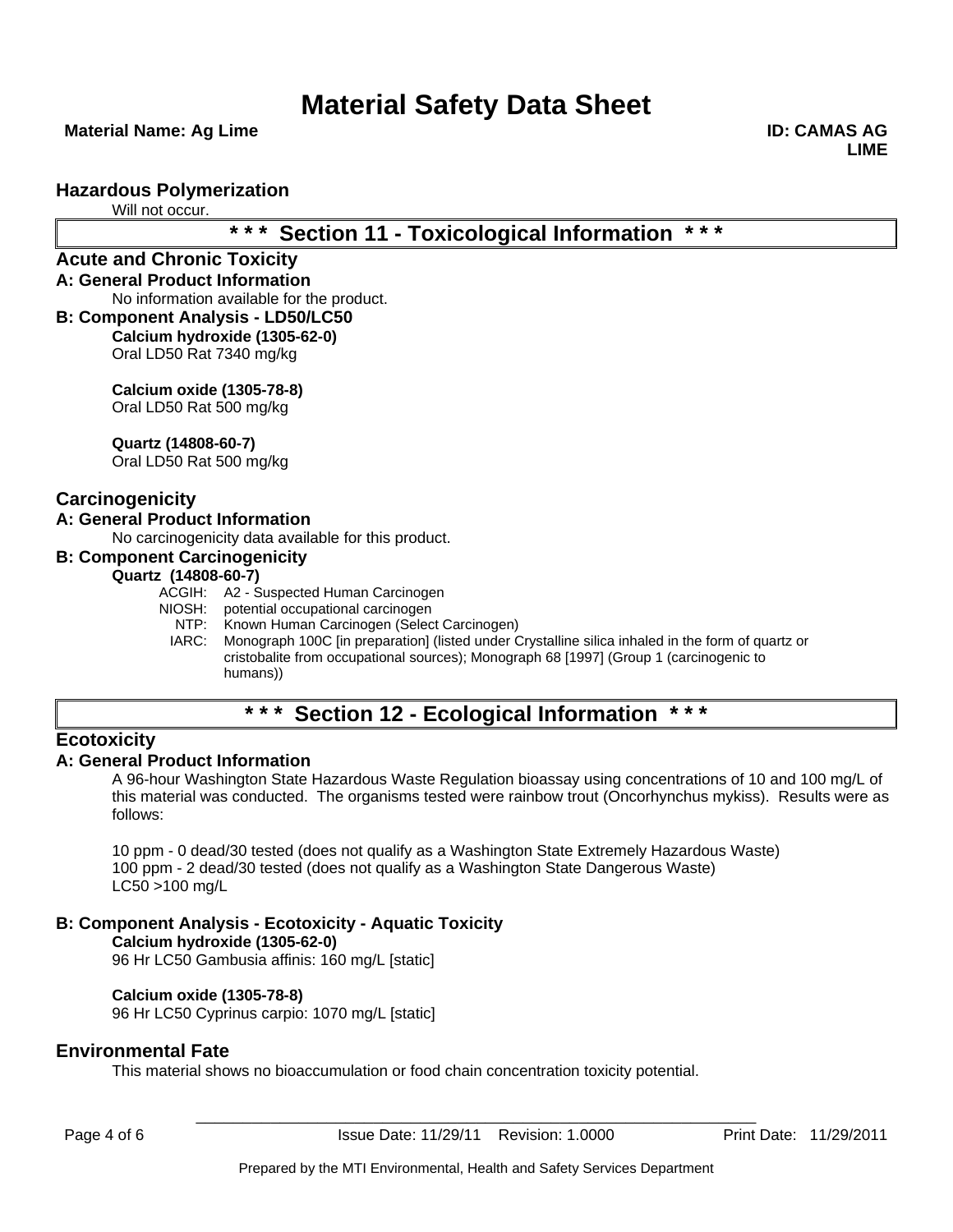**Material Name: Ag Lime ID: CAMAS AG 2018 10: CAMAS AG 2018 10: CAMAS AG 2018 10: CAMAS AG 2018 10: CAMAS AG** 

# **\* \* \* Section 13 - Disposal Considerations \* \* \***

### **US EPA Waste Number & Descriptions**

### **A: General Product Information**

No components are identified as hazardous wastes.

#### **B: Component Waste Numbers**

No EPA Waste Numbers are applicable for this product's components.

### **Disposal Instructions**

State of Washington Waste Number and Description:

This material is a special waste in the State of Washington only.

Washington State Waste Code: WSC2

# **\* \* \* Section 14 - Transport Information \* \* \***

### **US DOT Information**

**Shipping Name:** None necessary. **Additional Info.:** None.

### **International Transportation Regulations**

This product is not regulated as a hazardous material by the United States (DOT) or Canadian (TDG) transportation regulations.

# **\* \* \* Section 15 - Regulatory Information \* \* \***

### **US Federal Regulations**

### **A: General Product Information**

Components of this product have been checked against the non-confidential TSCA inventory by CAS Registry Number. Components not identified on this non-confidential inventory are either exempt from listing (i.e. polymers, hydrates) or are listed on the confidential inventory as declared by the supplier.

### **B: Component Analysis**

None of this products components are listed under SARA Section 302 (40 CFR 355 Appendix A), SARA Section 313 (40 CFR 372.65), or CERCLA (40 CFR 302.4).

**Acute Health:** Yes **Chronic Health:** Yes **Fire:** No **Pressure:** No **Reactive:** No

### **State Regulations**

### **A: General Product Information**

Other state regulations may apply. Check individual state requirements.

### **B: Component Analysis - State**

The following components appear on one or more of the following state hazardous substances lists:

| <b>Component</b>  | <b>CAS</b> | СA  | FL | <b>MA</b> | ΜN  | NJ  | <b>PA</b> | MI        |
|-------------------|------------|-----|----|-----------|-----|-----|-----------|-----------|
| Calcium carbonate | 1317-65-3  | No  | No | Yes       | Yes | Yes | Yes       | <b>No</b> |
| Calcium hydroxide | 1305-62-0  | Yes | No | Yes       | Yes | Yes | Yes       | <b>No</b> |
| Calcium oxide     | 1305-78-8  | Yes | No | Yes       | Yes | Yes | Yes       | <b>No</b> |
| Quartz            | 14808-60-7 | No  | No | Yes       | Yes | Yes | Yes       | No        |

The following statement(s) are provided under the California Safe Drinking Water and Toxic Enforcement Act of 1986 (Proposition 65):

WARNING! This product contains a chemical known to the state of California to cause cancer.